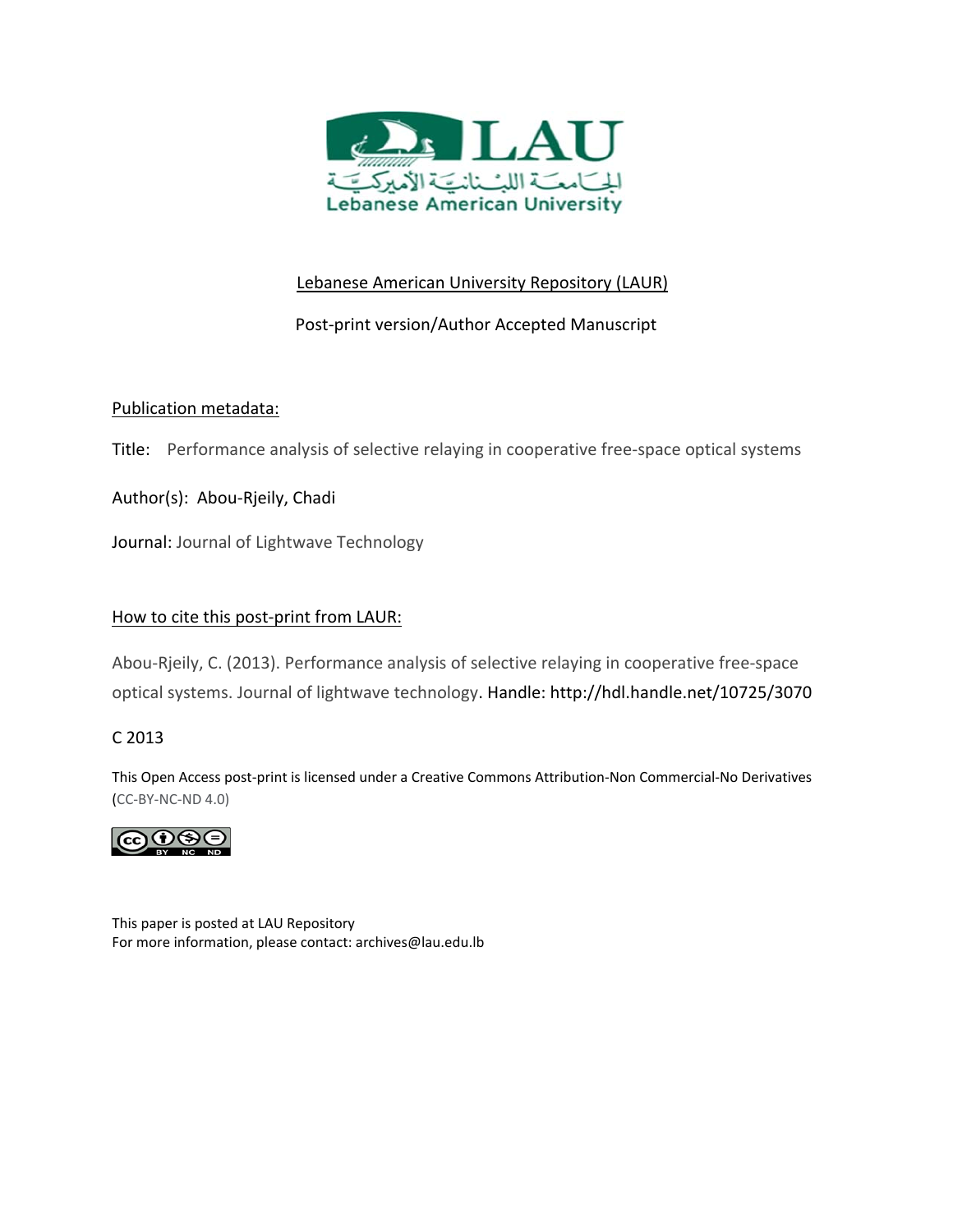# Performance Analysis of Selective Relaying in Cooperative Free-Space Optical Systems

Chadi Abou-Rjeily, *Member IEEE*

*Abstract***—In this paper, we evaluate the performance of a Selective-Relaying (SR) protocol that is suitable for cooperative Free-Space Optical (FSO) communications with any number of relays. The SR strategy is based on transmitting all information symbols either along the direct link between the source and the destination or along one of the indirect links via the relays. We derive closed-form expressions of upper-bounds on the average error probability that can be achieved over Rayleigh and lognormal fading channels. We also provide an asymptotic analysis for quantifying the diversity gain and reduction in fading variance that can be realized by the cooperative scheme. The performance analysis shows the superiority of the SR scheme over the strategy that corresponds to activating all available links.**

*Index Terms***—Free-space optics, FSO, cooperation, relaying.**

#### I. INTRODUCTION

Recently, there has been a growing interest in applying the cooperative diversity techniques in the context of Free-Space Optical (FSO) communications [1]–[14]. Cooperative diversity leverages the performance of FSO systems by mitigating the limiting effects of the turbulence-induced fading or scintillation. In this context, the limitations of multiple-aperture FSO systems that suffer form significant levels of channel correlation have motivated more research effort in the investigation of cooperative diversity as a promising alternative [15]. Despite the non-broadcast nature of FSO transmissions, high performance gains were reported in the literature. Moreover, the directivity of FSO links simplifies the design of cooperative networks since the transmissions from the different nodes do not interference with each other [1]–[14].

FSO relaying can be classified into two broad categories; namely, all-active and selective relaying. In all active-relaying, all relays decode (or amplify) the received symbols and simultaneously transmit the processed signals to the destination [1]– [11]. In selective-relaying, either direct transmissions occur or a single relay is selected among all relays for forwarding the information symbols to the destination depending on the channel state [12], [13]. In other words, instead of splitting the power for delivering the message to all relays, this power is combined and directed to the "best" relay in an attempt to enhance the fidelity of signal reconstruction at this relay. The criteria for selecting the best path were based

on minimizing the conditional error probability for quantumlimited systems (in the absence of background noise) in [12] and on minimizing the outage probability for Gaussian noise in [13]. While all-active relaying is simple and does not require any kind of channel state information (CSI), selectiverelaying achieves higher performance levels at the expense of acquiring the CSI. In this context, the solution in [14] can be perceived as a compromise between all-active and selective relaying where only the state of the source-relay link influences the role of the relay. On the other hand, for most of the existing cooperative FSO systems, the transmit power is evenly split among the active links [1]–[10]. In this context, optimized power allocation techniques are complicated and were proposed for multi-hop serial relaying systems in [11], for quantum-limited systems in [12] and for parallel-relaying systems corrupted by Gaussian noise in [13] where the solution comprised unfavorable numerical methods. In [6], instead of allocating the power for given relay locations, the positions of the relays were optimized with even power splitting.

In this work, we adopt the lognormal and Rayleigh models for the path gain distributions. The lognormal fading model is justified both by analysis in light turbulence and by empirical studies and has been considerably used in the analysis of cooperative FSO systems [1]–[6], [11], [12], [14]. Note that a lognormal distribution of the path gain  $\alpha$  results also in a lognormal distribution of the irradiance  $I = a^2$ . On the other hand, the Rayleigh model holds in the limit of strong turbulence [15], [16]. If the path gain follows the Rayleigh distribution, then the irradiance will follow the negative exponential distribution that has been extensively studied in the context of FSO communications [17], [18]. In this context, it is worth noting that a gamma-gamma irradiance will tend to a negative exponential irradiance (i.e. Rayleigh path gain) in the limit of strong turbulence [17]. Also the diversity order over gamma-gamma channels approaches that over Rayleigh channels as the link distance increases (strong turbulence) [9]. In our analysis, we have considered the two extremes, the lognormal and Rayleigh distributions, as an attempt to bound the range of performances observed in practice.

In this paper, we evaluate the error performance of selectiverelaying based on a criterion that minimizes the conditional bit-error-probability (BEP). We first determine the distribution of the strongest path. At a second time, the average BEP was bounded by closed-form expressions that are useful in providing clear and intuitive insights on the performance of SR cooperative systems. Finally, based on an asymptotic analysis, we prove that a full diversity order of  $N_r + 1$  can be achieved over Rayleigh channels. A more indicative parameter that

The author is with the Department of Electrical and Computer Engineering of the Lebanese American University (LAU), Byblos, Lebanon. (e-mail: chadi.abourjeily@lau.edu.lb). Copyright (c) 2013 IEEE. Personal use of this material is permitted. However, permission to use this material for any other purposes must be obtained from the IEEE by sending a request to pubspermissions@ieee.org.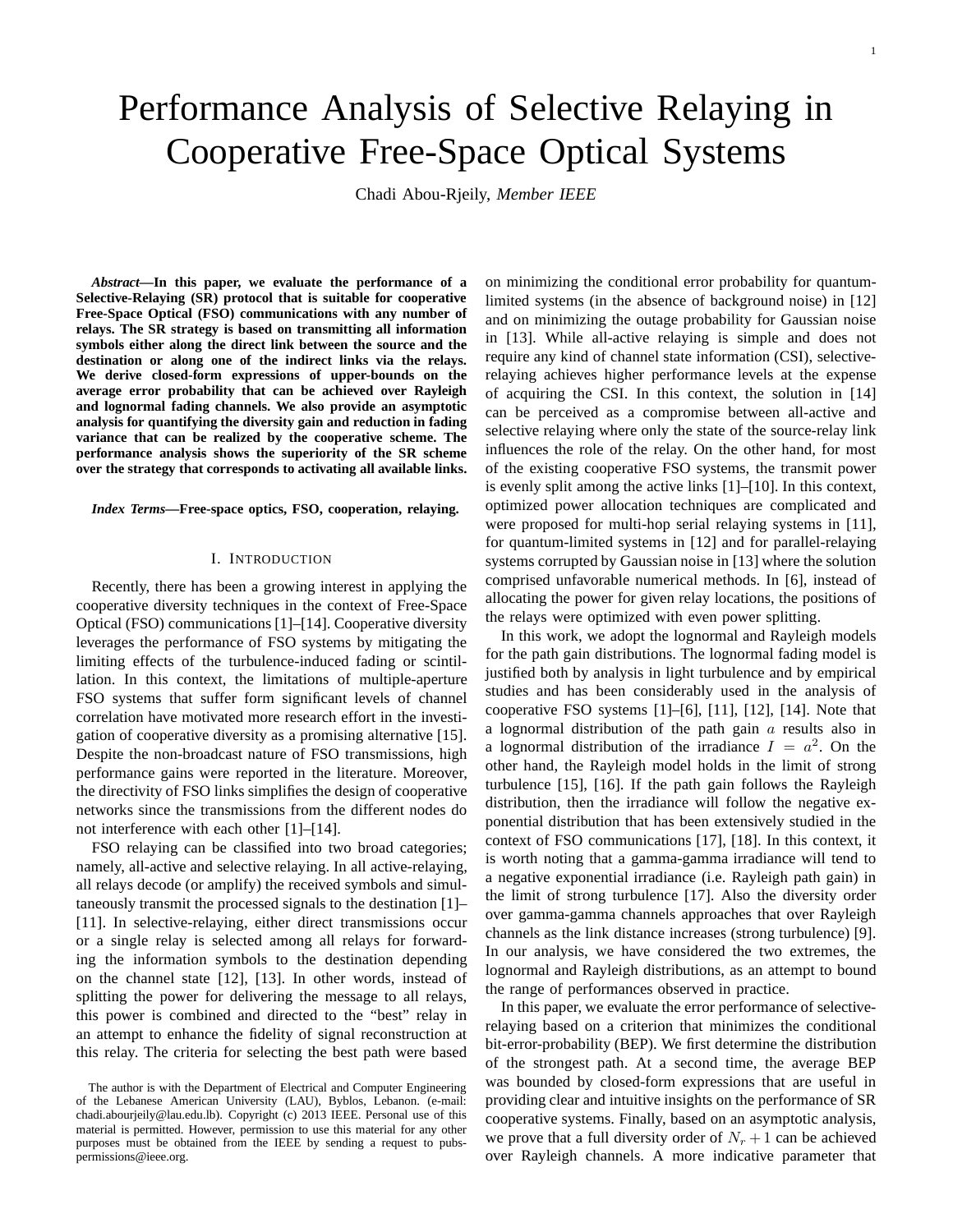quantifies the equivalent log-amplitude variance (or scintillation index) was proposed and derived in the case of lognormal fading. Unlike [12], the proposed analysis holds in the absence or presence of background noise. Moreover, while [12] targeted the power allocation problem where the performance was evaluated numerically, this paper targets the analytical evaluation of the average BEP. Finally, while [13] targeted the outage analysis of selective-relaying over gamma-gamma channels, our work investigates the BEP performance over lognormal and Rayleigh fading channels where the obtained analytical results are more conclusive in terms of providing comprehensive asymptotic analysis and tractable bounds as well as evaluating the impact of noise, the achievable diversity orders and the reduction in the scintillation index.

## II. SYSTEM MODEL

Consider Binary Pulse Position Modulation (BPPM) where the symbol duration is divided into two slots with the optical pulse transmitted in only one of these slots. This modulation scheme is particulary popular with noncoherent FSO communications with intensity modulation and direct detection (IM/DD) because of its simplicity [1]–[6]. In this context, the receiver counts the number of photoelectrons in the two slots and decides in favor of the slot having the largest count. The average number of photoelectrons generated by the incident light signal (resp. background radiation and dark currents) in a PPM slot is denoted by  $\lambda_s$  (resp.  $\lambda_b$ ) where [15]:

$$
\lambda_s = \eta \frac{P_r T_s/2}{hf} \triangleq \eta \frac{E_s}{hf} \quad ; \quad \lambda_b = \eta \frac{P_b T_s/2}{hf} \tag{1}
$$

where  $\eta$  is the detector's quantum efficiency assumed to be equal to 0.5,  $h$  is Planck's constant and  $f$  is the optical center frequency taken to be  $1.94 \times 10^{14}$  Hz (corresponding to a wavelength of 1550 nm).  $T_s$  stands for the symbol duration,  $P_r$  for the incident optical power and  $P_b$  for the power of background noise. Finally,  $E_s = P_rT_s/2$  corresponds to the received optical energy per PPM slot along the direct link.

Consider the case where  $N_r$  relays, denoted by  $R_1, \ldots,$  $R_{N_r}$ , are present in the vicinity of a source node (S) and a destination node (D). Denote by  $a_0, a_{1,1}, \ldots, a_{1,N_r}$  and  $a_{2,1}, \ldots, a_{2,N_r}$  the path gains of the links S-D, S-R<sub>1</sub>, ..., S- $R_{N_r}$  and  $R_1$ -D, ...,  $R_{N_r}$ -D, respectively. For Rayleigh fading, the probability density function (pdf) of the path gain  $a$  is:

$$
f_{\rm Ray}(a) = 2ae^{-a^2}
$$
 ;  $a \ge 0$  (2)

which results in a unity mean path intensity:  $E[A^2] = 1$ .

For lognormal fading, the pdf of a is  $(a \ge 0)$ :

$$
f_{LN}(a; \mu, \sigma) = \frac{1}{\sqrt{2\pi}\sigma a} \exp\left(-\frac{(\ln(a) - \mu)^2}{2\sigma^2}\right) \tag{3}
$$

where the parameters  $\mu$  and  $\sigma$  satisfy the relation  $\mu = -\sigma^2$ so that the mean path intensity is unity. The log-amplitude variance of fading along a link of distance  $d$  is given by [1]:

$$
\sigma^2(d) \triangleq 0.124 k^{7/6} C_n^2 d^{11/6} \tag{4}
$$

where k is the wave number and  $C_n^2$  denotes the refractive index structure constant [1].

2

Denote by  $d_0$ ,  $d_{1,n}$  and  $d_{2,n}$  the lengths of the links S-D, S-R<sub>n</sub> and R<sub>n</sub>-D, respectively. From (3), the pdf's of the path gains  $a_0$  and  $a_{m,n}$  can be written as  $f_{LN}(a; -\sigma_0^2, \sigma_0)$ and  $f_{LN}(a; -\sigma_{m,n}^2, \sigma_{m,n})$ , respectively, where from (4)  $\sigma_0 \triangleq$  $\sigma(d_0)$  and  $\sigma_{m,n} \triangleq \sigma(d_{m,n})$  for  $m = 1, 2$  and  $n = 1, \ldots, N_r$ .

Consider first the case where the direct link S-D is preferred over the  $N_r$  indirect links. The decision at D will be based on the vector  $\mathbf{Z_0} = [Z_{0,1}, Z_{0,2}]$  where  $Z_{0,q}$  corresponds to the number of photoelectrons detected in the  $q$ -th PPM slot via the link S-D. For the PPM symbol s, a light signal is transmitted in slot s and no signal is transmitted in slot  $\bar{s}$  where:  $\bar{s} = 2$  if  $s = 1$  and  $\bar{s} = 1$  if  $s = 2$ . In this case, the decision variables  $Z_{0,s}$  and  $Z_{0,\bar{s}}$  can be modeled as Poisson random variables (r.v.s) whose parameters are given by [15]:

$$
\mathcal{E}\left[Z_{0,s}\right] = a_0^2 \lambda_s + \lambda_b \triangleq k_0 + \lambda_b \quad ; \quad \mathcal{E}\left[Z_{0,\bar{s}}\right] = \lambda_b \quad (5)
$$

Now consider the case where the information is relayed by the *n*-th relay  $\mathbf{R}_n$ . We denote the decision vector observed at this relay by  $\mathbf{Z_n} = [Z_{n,1}, Z_{n,2}]$ . In this case,  $Z_{n,s}$  and  $Z_{n,\bar{s}}$ are Poisson r.v.s with parameters (for  $n \in \{1, \ldots, N_r\}$ ):

$$
E[Z_{n,s}] = \frac{1}{2}\beta_{1,n}a_{1,n}^2\lambda_s + \lambda_b \triangleq \frac{1}{2}k_{1,n} + \lambda_b ; E[Z_{n,\bar{s}}] = \lambda_b
$$
\n(6)

where  $\beta_{1,n} = \left(\frac{d_0}{d_{1,n}}\right)^2 e^{-\sigma(d_{1,n}-d_0)}$  is a gain factor associated with the link  $S-R_n$  where  $\sigma$  is the attenuation coefficient [1].

Relay R<sub>n</sub> decides in favor of  $\tilde{s} = \arg \max_{a=1,2} \{Z_{n,q}\}\$  and forwards this symbol to D via the link  $R_n$ -D. The corresponding decision vector at D will be denoted by  $Y_n = [Y_{n,1}, Y_{n,2}]$ where the parameters of the Poisson r.v.s  $Y_{n,\tilde{s}}$  and  $Y_{n,\overline{s}}$  are:

$$
E[Y_{n,\bar{s}}] = \frac{1}{2}\beta_{2,n}a_{2,n}^2\lambda_s + \lambda_b \triangleq \frac{1}{2}k_{2,n} + \lambda_b ; E[Y_{n,\overline{s}}] = \lambda_b
$$
\n(7)

where  $\beta_{2,n} = \left(\frac{d_0}{d_{2,n}}\right)^2 e^{-\sigma(d_{2,n}-d_0)}$  stands for the gain factor of link  $R_n$ -D. Finally, D decides in favor of the symbol  $\hat{s} = \arg \max_{q=1,2} \{Y_{n,q}\}.$  Note that the multiplying factor of  $1/2$  was introduced in (6) and (7) since the power is evenly split among the two hops  $S-R_n$  and  $R_n-D$ . This approach of evenly distributing the power among the active links is simple, robust, avoids estimating  $\lambda_b$  and has been used widely with cooperative FSO systems [1]–[10].

#### III. CONDITIONAL ERROR PROBABILITY

In this section, we derive the BEP conditioned on the channel state vector  $A \triangleq [k_0, k_{1,1}, \dots, k_{1,N_r}, k_{2,1}, \dots, k_{2,N_r}].$ Note that the different components of  $A$  are independent following from the independence between the path gains.

#### *A. Absence of background radiation*

Consider first the direct link S-D. For  $\lambda_b = 0$ ,  $Z_{0,\bar{s}} = 0$ in (5). In this case,  $Z_{0,s} > 0$  will ensure a correct detection while the random tie breaking when  $Z_{0,s} = 0$  will result in an error with probability 1/2. Consequently, the conditional BEP along the direct link S-D can be determined from:

$$
P_{e|A}^{(0)} = \frac{1}{2} \Pr(Z_{0,s} = 0) = \frac{1}{2} e^{-k_0}
$$
 (8)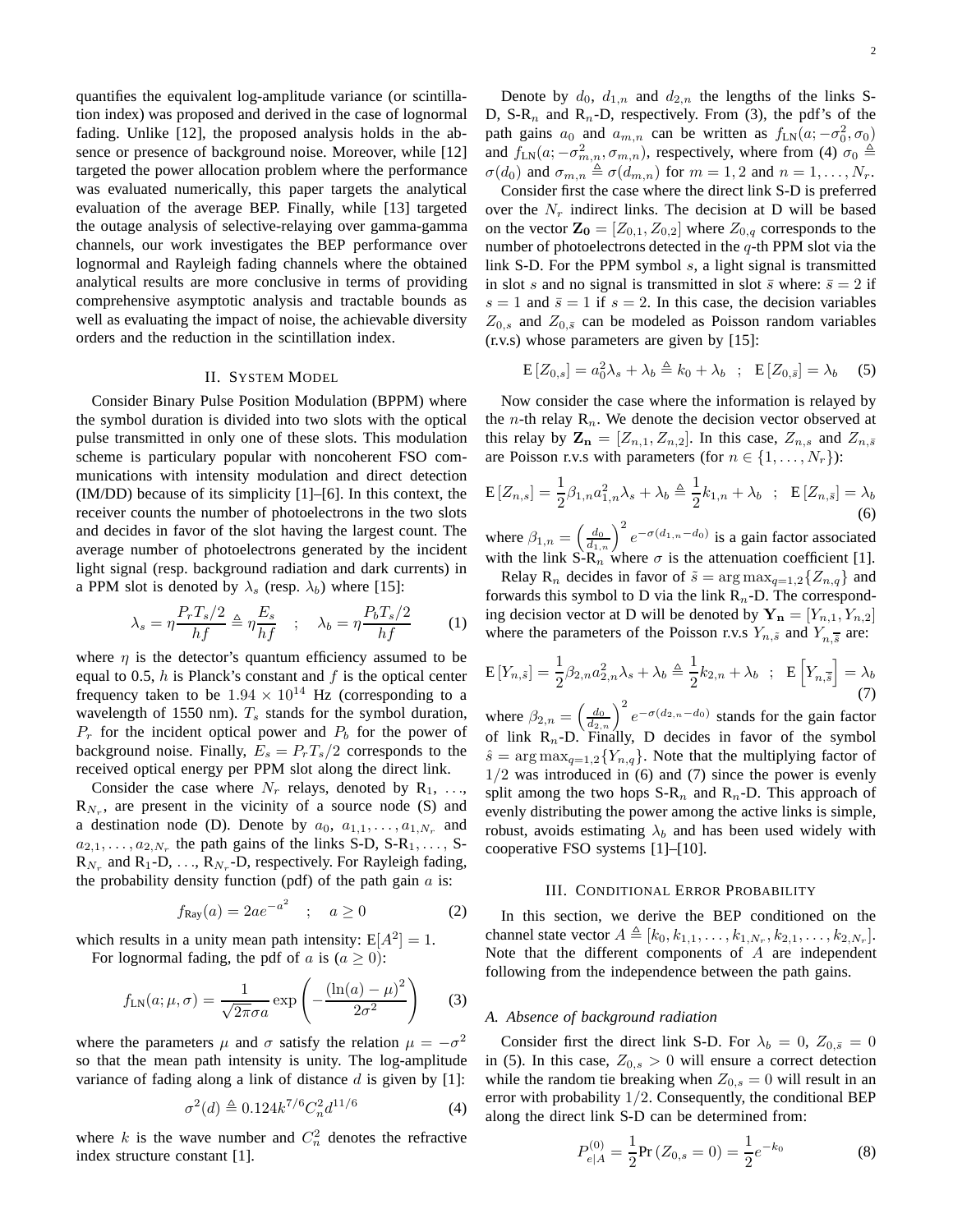Consider now the indirect link S-R<sub>n</sub>-D. For  $\lambda_b = 0$ ,  $Y_{n,\overline{s}} = 0$  in (7). If  $Y_{n,\tilde{s}} = 0$ , then D breaks the tie randomly resulting in an erroneous decision with probability 1/2. If  $Y_{n, \tilde{s}} > 0$ , then D decides in favor  $\hat{s} = \tilde{s}$  resulting in a correct decision if  $Z_{n,s} > 0$  (since in this case  $\tilde{s} = s$ ) and in an erroneous decision with probability  $1/2$  if  $Z_{n,s} = 0$  (random tie breaking at  $\mathbb{R}_n$ ). Consequently, the conditional BEP along the *n*-th indirect link S-R<sub>n</sub>-D can be written as:

$$
P_{e|A}^{(n)} = \Pr(Y_{n,\tilde{s}} = 0) \times \frac{1}{2} +
$$
  
Pr(Y\_{n,\tilde{s}} > 0)  $\left[ \Pr(Z_{n,s} > 0) \times 0 + \Pr(Z_{n,s} = 0) \times \frac{1}{2} \right]$  (9)

Consequently, from (6) and (7):

$$
P_{e|A}^{(n)} = \frac{1}{2} \left( e^{-\frac{1}{2}k_{1,n}} + e^{-\frac{1}{2}k_{2,n}} - e^{-\frac{1}{2}(k_{1,n} + k_{2,n})} \right)
$$
 (10)

In order to have an expression that is similar to (8) and for the sake of simplifying the calculations in the subsequent sections, (10) will be approximated as follows:

$$
P_{e|A}^{(n)} \approx \frac{1}{2} \left( e^{-\frac{1}{2}k_{1,n}} + e^{-\frac{1}{2}k_{2,n}} \right) \approx \frac{1}{2} e^{-\left(\frac{1}{2}\min\{k_{1,n}, k_{2,n}\}\right)} \tag{11}
$$

where the above approximations (which actually correspond to upper-bounds) are tight following from the rapid exponential decay of the terms  $e^{-\frac{1}{2}k_{1,n}}$  and  $e^{-\frac{1}{2}k_{2,n}}$ . This is especially true for large values of  $\lambda_s$  where cooperation is the most useful.

For a given channel realization, the best link among the  $N_r + 1$  links S-D and  $\{S-R_n-D\}_{n=1}^{N_r}$  is the one that achieves the smallest conditional BEP. In this case, from (8) and (11), the conditional BEP of the SR scheme can be written as:

$$
P_{e|A} = \min_{n=0,\dots,N_r} \{ P_{e|A}^{(n)} \} \approx \frac{1}{2} e^{-\lambda}
$$
 (12)

where the random variable  $\lambda$  is defined as:

$$
\lambda = \max \left\{ k_0, \left\{ \frac{1}{2} \min \{ k_{1,n}, k_{2,n} \} \right\}_{n=1}^{N_r} \right\} \tag{13}
$$

### *B. Presence of background radiation*

At a first time, consider the direct link S-D. Ignoring the probability of correct decision when ties occur, the conditional BEP can be expressed as follows (for all values of  $S \geq 0$ ):

$$
P_{e|A}^{(0)} \approx \Pr\left(Z_{0,\bar{s}} \ge Z_{0,s}\right) \le \Phi_{Z_{0,\bar{s}}}(S)\Phi_{Z_{0,s}}(-S) \tag{14}
$$

where the Chernoff bound was applied.  $\Phi_{Z_{0,\bar{s}}}(S)$  =  $e^{-\lambda_b(1-e^{-S})}$  and  $\Phi_{Z_{0,s}}(S) = e^{-(k_0+\lambda_b)(1-e^{-S})}$  stand for the characteristic functions of the r.v.s  $Z_{0,\bar{s}}$  and  $Z_{0,s}$ , respectively. Minimizing (14) with respect to  $S$  results in:

$$
P_{e|A}^{(0)} \approx e^{-\left(\sqrt{k_0 + \lambda_b} - \sqrt{\lambda_b}\right)^2} \tag{15}
$$

Consider now the indirect link S-R<sub>n</sub>-D and denote by  $P_{e,1}^{(n)}$  $e,1|A$ and  $P_{e,2}^{(n)}$  $e_{e,2|A}^{(h)}$  the conditional probabilities of error along the hops  $S-R_n$  and  $R_n$ -D, respectively. The conditional BEP along this link can be written as:

$$
P_{e|A}^{(n)} = P_{e,1|A}^{(n)}[1 - P_{e,2|A}^{(n)}] + P_{e,2|A}^{(n)}[1 - P_{e,1|A}^{(n)}] \approx P_{e,1|A}^{(n)} + P_{e,2|A}^{(n)} \tag{16}
$$

Performing an analysis similar to that performed in (14), and from  $(6)$  and  $(7)$ , equation  $(16)$  can be written as:

$$
P_{e|A}^{(n)} \approx e^{-\left(\sqrt{\frac{1}{2}k_{1,n} + \lambda_b} - \sqrt{\lambda_b}\right)^2} + e^{-\left(\sqrt{\frac{1}{2}k_{2,n} + \lambda_b} - \sqrt{\lambda_b}\right)^2} \tag{17}
$$

$$
\approx e^{-\left(\sqrt{\frac{1}{2}\min\{k_{1,n},k_{2,n}\}+\lambda_b-\sqrt{\lambda_b}\right)}}\tag{18}
$$

Finally, the conditional BEP can be written as:

$$
P_{e|A} = \min_{n=0,\dots,N_r} \{P_{e|A}^{(n)}\} \approx e^{-\left(\sqrt{\lambda + \lambda_b} - \sqrt{\lambda_b}\right)^2} \tag{19}
$$

where  $\lambda$  is given in (13). Note that (12) and (19) differ by a factor  $1/2$  when  $\lambda_b = 0$ . This follows since the exact expression in (12) is derived based on the fact that ties are broken randomly resulting in an erroneous decision with probability  $1/2$ . On the other hand, in order to make use of the Chernoff bound, the upper-bound in (19) was derived assuming that ties will always result in errors.

## IV. PROBABILITY DENSITY FUNCTION OF  $\lambda$

To be able to evaluate the average BEP in closed form, we need to evaluate the pdf  $f_{\lambda}$ (.) of the r.v.  $\lambda$  in (13). Following from the independence between the different path gains, the cumulative distribution function (cdf) of  $\lambda$  can written as:

$$
F_{\lambda}(t) = \Pr(\lambda \le t) = \Pr(k_0 \le t) \prod_{n=1}^{N_r} \Pr(\min\{k_{1,n}, k_{2,n}\} \le 2t)
$$

$$
= \Pr(k_0 \le t) \prod_{n=1}^{N_r} \left[1 - \prod_{m=1}^{2} \Pr(k_{m,n} > 2t)\right]
$$
(20)

#### *A. Rayleigh Fading*

Replacing  $k_0$ ,  $k_{1,n}$  and  $k_{2,n}$  by their values from (5), (6) and (7), the last equation can be written as:

$$
F_{\lambda}(t) = \Pr\left(a_0 \le \sqrt{\frac{t}{\lambda_s}}\right) \times \prod_{n=1}^{N_r} \left[1 - \Pr\left(a_{1,n} > \sqrt{\frac{2t}{\beta_{1,n}\lambda_s}}\right) \Pr\left(a_{2,n} > \sqrt{\frac{2t}{\beta_{2,n}\lambda_s}}\right)\right] \quad (21)
$$

which in the case of Rayleigh fading results in:

$$
F_{\lambda}(t) = \left(1 - e^{-\frac{t}{\lambda_s}}\right) \prod_{n=1}^{N_r} \left[1 - e^{-\frac{2t}{\beta_n \lambda_s}}\right]
$$
(22)

where the equivalent gain factor  $\beta_n$  of the link S-R<sub>n</sub>-D is:

$$
\frac{1}{\beta_n} \triangleq \frac{1}{\beta_{1,n}} + \frac{1}{\beta_{2,n}} \tag{23}
$$

*1) 1 Relay:* Replacing  $N_r = 1$  in (22), the pdf  $f_{\lambda}(t) =$  $\frac{dF_{\lambda}(t)}{dt}$  takes the following form:

$$
f_{\lambda}(t) = \frac{1}{\lambda_s} \left[ e^{-\frac{t}{\lambda_s}} + \frac{2}{\beta_1} e^{-\frac{2t}{\beta_1 \lambda_s}} - \left( 1 + \frac{2}{\beta_1} \right) e^{-\left( 1 + \frac{2}{\beta_1} \right) \frac{t}{\lambda_s}} \right] \tag{24}
$$

*2) 2 Relays:* For  $N_r = 2$ , differentiating (22) results in:

$$
f_{\lambda}(t) = \frac{1}{\lambda_{s}} \left[ e^{-\frac{t}{\lambda_{s}}} + \sum_{n=1}^{2} \left( \frac{2}{\beta_{n}} e^{-\frac{2t}{\beta_{n}\lambda_{s}}} - \left( 1 + \frac{2}{\beta_{n}} \right) e^{-\left( 1 + \frac{2}{\beta_{n}} \right) \frac{t}{\lambda_{s}}} \right) - \left( \frac{2}{\beta_{1}} + \frac{2}{\beta_{2}} \right) e^{-\left( \frac{2}{\beta_{1}} + \frac{2}{\beta_{2}} \right) \frac{t}{\lambda_{s}}} + \left( 1 + \frac{2}{\beta_{1}} + \frac{2}{\beta_{2}} \right) e^{-\left( 1 + \frac{2}{\beta_{1}} + \frac{2}{\beta_{2}} \right) \frac{t}{\lambda_{s}}} \right] (25)
$$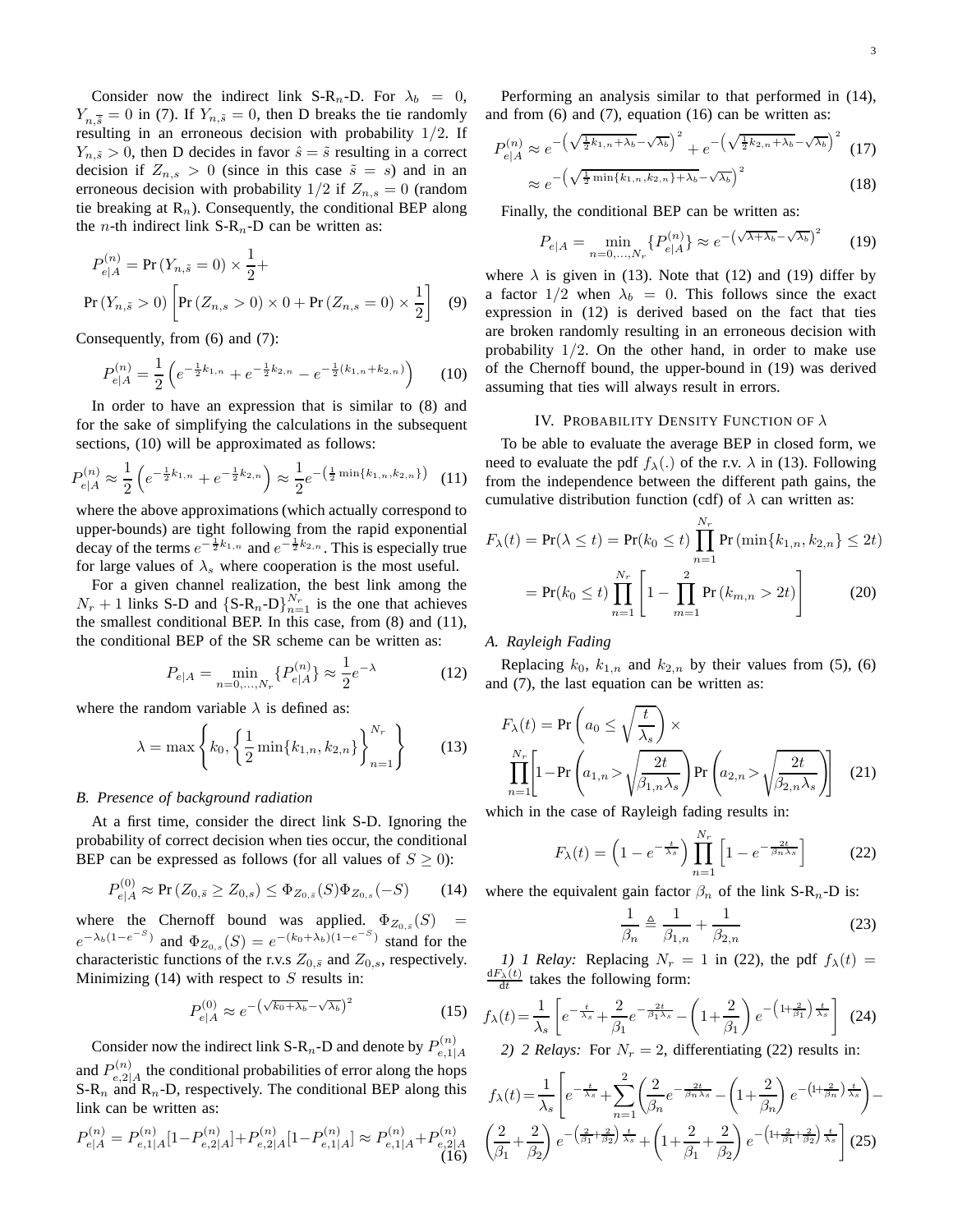*3)*  $N_r$  *Relays:* For  $N_r > 2$ , the calculations become intractable for any relay positions that result in any values of  $\beta_1, \ldots, \beta_{N_r}$ . Consequently, we will consider the case of a "symmetrical" FSO network for which  $\beta_1 = \cdots = \beta_{N_r} \triangleq \beta$ . For such networks, the distances  $d_{1,n}$  and  $d_{2,n}$  of  $\mathbb{R}_n$  from S and D satisfy the following relation:

$$
(d_{1,n}, d_{2,n}) \in \{ (D_1, D_2), (D_2, D_1) \} \; ; \; n = 1, \ldots, N_r \; (26)
$$

for arbitrary values of the distances  $D_1$  and  $D_2$ . A special case of the symmetrical network corresponds to the scenario where all relays are at the same distance from S and from D (i.e.  $(d_{1,n}, d_{2,n}) = (D_1, D_2)$  for all values of n).

In this case, (22) simplifies to:

$$
F_{\lambda}(t) = \left(1 - e^{-\frac{t}{\lambda_s}}\right) \left(1 - e^{-\frac{2t}{\beta \lambda_s}}\right)^{N_r} \tag{27}
$$

resulting in:

$$
f_{\lambda}(t) = \frac{1}{\lambda_{s}} \left[ e^{-\frac{t}{\lambda_{s}}} \left( 1 - e^{-\frac{2t}{\beta \lambda_{s}}} \right)^{N_{r}} + \frac{2N_{r}}{\beta} e^{-\frac{2t}{\beta \lambda_{s}}} \left( 1 - e^{-\frac{t}{\lambda_{s}}} \right) \left( 1 - e^{-\frac{2t}{\beta \lambda_{s}}} \right)^{N_{r}-1} \right]
$$
(28)

#### *B. Lognormal Fading*

In the case of lognormal fading,  $k_0$  in (5) can be modeled as a lognormal r.v. with parameters  $[\ln(\lambda_s) - 2\sigma_0^2]$  and  $2\sigma_0$ . In the same way, from (6) and (7),  $\frac{1}{2}k_{m,n}$  is a lognormal r.v. with parameters  $[\ln(\frac{\beta_{m,n}}{2}\lambda_s) - 2\sigma_{m,n}^2]$  and  $2\sigma_{m,n}$ . In this case, (20) can be written as:

$$
F_{\lambda}(t) = Q_0(t) \prod_{n=1}^{N_r} \left[ 1 - \prod_{m=1}^{2} \left( 1 - Q_{m,n}(t) \right) \right]
$$
 (29)

where:

$$
Q_0(t) = Q\left(\frac{\ln(\lambda_s) - 2\sigma_0^2 - \ln(t)}{2\sigma_0}\right)
$$
 (30)

$$
Q_{m,n}(t) = Q\left(\frac{\ln(\frac{\beta_{m,n}}{2}\lambda_s) - 2\sigma_{m,n}^2 - \ln(t)}{2\sigma_{m,n}}\right)
$$
(31)

where  $Q(x)$  is the Q-function:  $Q(x) = \frac{1}{\sqrt{2}}$  $rac{1}{2\pi} \int_x^{\infty} e^{-t^2/2} dt$ .

Following from the rapid exponential decay of  $Q(x)$  for large values of  $x$ , (29) can be approximated by:

$$
F_{\lambda}(t) \approx Q_0(t) \prod_{n=1}^{N_r} [Q_{1,n}(t) + Q_{2,n}(t)] \tag{32}
$$

*1) 1 Relay:* For  $N_r = 1$ , differentiating (32) results in:

$$
f_{\lambda}(t) = \frac{1}{\sqrt{2\pi}2t} \left[ \frac{1}{\sigma_0} f_0(t) \left[ Q_{1,1}(t) + Q_{2,1}(t) \right] + Q_0(t) \left[ \frac{1}{\sigma_{1,1}} f_{1,1}(t) + \frac{1}{\sigma_{2,1}} f_{2,1}(t) \right] \right]
$$
(33)

where:

$$
f_0(t) = \exp\left(-\frac{\left[\ln(t) - (\ln(\lambda_s) - 2\sigma_0^2)\right]^2}{8\sigma_0^2}\right)
$$
(34)  

$$
\left(\frac{\left[\ln(t) - (\ln(\frac{\beta_{m,n}}{2}\lambda_s) - 2\sigma_{m,n}^2)\right]^2}{\sigma_0^2}\right)
$$

$$
f_{m,n}(t) = \exp\left(-\frac{\left[\ln(t) - \left(\ln\left(\frac{\beta_{m,n}}{2}\lambda_s\right) - 2\sigma_{m,n}^2\right)\right]^2}{8\sigma_{m,n}^2}\right)
$$
(35)

Since  $Q(x)$  can be upper-bounded as:  $Q(x) \le \frac{1}{2}e^{-\frac{x^2}{2}}$  for  $x \ge 0$ , then from (30)-(31) and (34)-(35):

$$
Q_0(t) \le \frac{1}{2} f_0(t) \quad ; \quad Q_{m,n}(t) \le \frac{1}{2} f_{m,n}(t) \tag{36}
$$

which hold since the arguments of the Q-functions in (30) and (31) are always positive since the bounds are derived for large values of  $\lambda_s$ . Consequently, (33) can be written as:

$$
f_{\lambda}(t) \approx \frac{1}{2} \left[ \frac{1}{\sqrt{2\pi}2t} \left( \frac{1}{\sigma_0} + \frac{1}{\sigma_{1,1}} \right) f_0(t) f_{1,1}(t) + \frac{1}{\sqrt{2\pi}2t} \left( \frac{1}{\sigma_0} + \frac{1}{\sigma_{2,1}} \right) f_0(t) f_{2,1}(t) \right] (37)
$$

After manipulating the product  $f_0(t)f_{m,n}(t)$ , we can write this function under the following form that turns out to be very beneficial in evaluating the average BEP afterwards:

$$
f_0(t)f_{m,n}(t) = \exp\left(-\frac{1}{8}g_{m,n}^{(eq)}\right) \exp\left(-\frac{(\ln(t) - \mu_{m,n}^{(eq)})^2}{8(\sigma_{m,n}^{(eq)})^2}\right)
$$
(38)

where the equivalent log-amplitude variance is given by:

$$
\frac{1}{(\sigma_{m,n}^{(eq)})^2} = \frac{1}{\sigma_0^2} + \frac{1}{\sigma_{m,n}^2}
$$
(39)

and where the constant  $g_{m,n}^{(eq)}$  does not depend on  $\lambda_s$ :

$$
g_{m,n}^{(eq)} = \frac{1}{\sigma_0^2 + \sigma_{m,n}^2} \left[ \ln(\beta_{m,n}/2) + 2(\sigma_0^2 - \sigma_{m,n}^2) \right]^2 \tag{40}
$$

while  $\mu_{m,n}^{(eq)}$  is the only term that depends on  $\lambda_s$  according to:

$$
\mu_{m,n}^{(eq)} = \ln(\lambda_s) + (\sigma_{m,n}^{(eq)})^2 \left[ \frac{1}{\sigma_{m,n}^2} \ln(\beta_{m,n}/2) - 4 \right] \tag{41}
$$

Finally, replacing (38) in (37) shows that the pdf of  $\lambda$  can be written as the mixture of two lognormal distributions:

$$
f_{\lambda}(t) = \frac{1}{2} \sum_{m=1}^{2} \left( \frac{1}{\sigma_0} + \frac{1}{\sigma_{m,1}} \right) \sigma_{m,1}^{(eq)} e^{-\frac{1}{8} g_{m,1}^{(eq)}} f_{\text{LN}}(t; \mu_{m,1}^{(eq)}, 2\sigma_{m,1}^{(eq)})
$$
(42)

where  $f_{LN}(.)$  stands for the lognormal pdf defined in (3).

2) 2 *Relays:* For  $N_r = 2$ , differentiating (32) and applying the upper-bounds in (36) result in:

$$
f_{\lambda}(t) \approx \frac{1}{4} \frac{1}{\sqrt{2\pi} 2t} \sum_{m=1}^{2} \sum_{m'=1}^{2} \left( \frac{1}{\sigma_0} + \frac{1}{\sigma_{m,1}} + \frac{1}{\sigma_{m',2}} \right) \times f_0(t) f_{m,1}(t) f_{m',2}(t) \quad (43)
$$

Through straightforward yet tedious calculations, it can be proven that the product  $f_0(t)f_{m,n}(t)f_{m',n'}(t)$  can be written in a way analogous to (38) as:

$$
f_0(t)f_{m,n}(t)f_{m',n'}(t) = \exp\left(-\frac{1}{8}g_{m,m',n,n'}^{(eq)}\right) \times \exp\left(-\frac{(\ln(t) - \mu_{m,m',n,n'}^{(eq)})^2}{8(\sigma_{m,m',n,n'}^{(eq)})^2}\right)
$$
(44)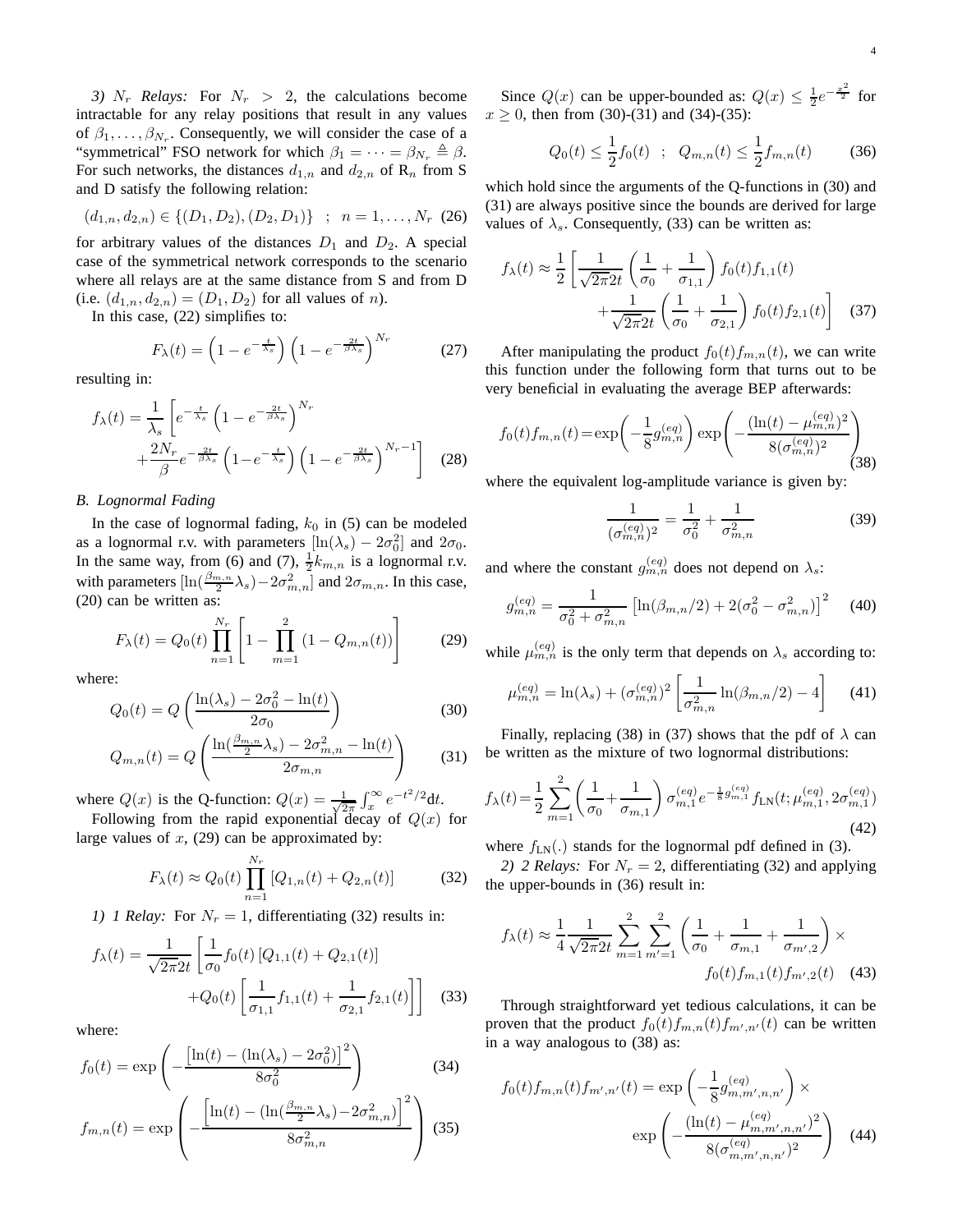where, in a way similar to (39), the equivalent log-amplitude variance satisfies the following relation:

$$
\frac{1}{(\sigma_{m,m',n,n'}^{(eq)})^2} = \frac{1}{\sigma_0^2} + \frac{1}{\sigma_{m,n}^2} + \frac{1}{\sigma_{m',n'}^2}
$$
(45)

and:

$$
g_{m,m',n,n'}^{(eq)} = \left(\frac{\ln \frac{\beta_{m,n}}{2}}{\sigma_{m,n}} - 2\sigma_{m,n}\right)^2 + \left(\frac{\ln \frac{\beta_{m',n'}}{2}}{\sigma_{m',n'}} - 2\sigma_{m',n'}\right)^2 +
$$
  
\n
$$
4\sigma_0^2 - (\sigma_{m,m',n,n'}^{(eq)} - 2\left(\frac{\ln(\beta_{m,n}/2)}{\sigma_{m,n}^2} + \frac{\ln(\beta_{m',n'}/2)}{\sigma_{m',n'}^2} - 6\right)^2
$$
  
\n
$$
\mu_{m,m',n,n'}^{(eq)} = \ln(\lambda_s) +
$$
  
\n
$$
(\sigma_{m,m',n,n'}^{(eq)})^2 \left(\frac{\ln(\beta_{m,n}/2)}{\sigma_{m,n}^2} + \frac{\ln(\beta_{m',n'}/2)}{\sigma_{m,n'}^2} - 6\right)
$$
 (47)

 $\sigma_{m,n}^2$  $\frac{\sigma_{m',n'}^{2}}{\sigma_{m',n'}^{2}}$  - 6 Replacing (44) in (43) shows that  $\lambda$  corresponds to the

mixture of four lognormal distributions:

$$
f_{\lambda}(t) = \frac{1}{4} \sum_{m=1}^{2} \sum_{m'=1}^{2} \left( \frac{1}{\sigma_{0}} + \frac{1}{\sigma_{m,1}} + \frac{1}{\sigma_{m',2}} \right) \sigma_{m,m',1,2}^{(eq)} e^{-\frac{1}{8}g_{m,m',1,2}^{(eq)}} f_{\text{LN}}(t; \mu_{m,m',1,2}^{(eq)}, 2\sigma_{m,m',1,2}^{(eq)})
$$
 (48)

*3)*  $N_r$  *Relays:* For  $N_r > 2$ , an approach similar to that adopted in the cases of  $N_r = 1$  and  $N_r = 2$  becomes unfeasible given the increased complexity of the involved terms. Consequently, as in the case of Rayleigh fading, we consider the case of a symmetrical network where (26) holds. In this case, we denote  $\beta_m = \left(\frac{d_0}{D_m}\right)^2 e^{-\sigma(D_m-d_0)}$  the gain associated with the distance  $D_m$  in (26) for  $m = 1, 2$ . In the same way, from (4), we define  $\sigma_m \triangleq \sigma(D_m)$ . In this case, (32) can be written as:

$$
F_{\lambda}(t) = Q_0(t) [Q_1(t) + Q_2(t)]^{N_r}
$$
 (49)

where  $Q_0(t)$  is given in (30) while  $Q_m(t)$  can be obtained from the function  $Q_{m,n}(t)$  in (31) by dropping the subscript n. Differentiating (49) results in:

$$
f_{\lambda}(t) = \frac{1}{\sqrt{2\pi}2t} \left[ \frac{1}{\sigma_0} f_0(t) \left[ Q_1(t) + Q_2(t) \right]^{N_r} + N_r Q_0(t) \left[ \frac{1}{\sigma_1} f_1(t) + \frac{1}{\sigma_2} f_2(t) \right] \left[ Q_1(t) + Q_2(t) \right]^{N_r - 1} \right]
$$
(50)

Applying the bounds in (36) and invoking the binomial formula, (50) can be approximated by:

$$
f_{\lambda}(t) \approx \frac{2^{-N_r}}{\sqrt{2\pi}2t} \left[ \left( \frac{1}{\sigma_0} + \frac{N_r}{\sigma_1} \right) f_0 f_1^{N_r} + \left( \frac{1}{\sigma_0} + \frac{N_r}{\sigma_2} \right) f_0 f_2^{N_r} + \sum_{i=1}^{N_r - 1} \left[ \frac{1}{\sigma_0} {N_r \choose i} + \frac{N_r}{\sigma_1} {N_r - 1 \choose i-1} + \frac{N_r}{\sigma_2} {N_r - 1 \choose i} \right] f_0 f_1^i f_2^{N_r - i} \right] \tag{51}
$$

The function  $f_0(t) f_m^{N_r}(t)$  (for  $m = 1, 2$ ) can be written in a way analogous to (38) as:

$$
f_0(t)f_m^{N_r}(t) = \exp\left(-\frac{1}{8}g_m^{(2,eq)}\right) \exp\left(-\frac{(\ln(t) - \mu_m^{(2,eq)})^2}{8(\sigma_m^{(2,eq)})^2}\right) \tag{52}
$$

where  $\sigma_m^{(2,eq)}$ ,  $g_m^{(2,eq)}$  and  $\mu_m^{(2,eq)}$  can be obtained from (39), (40) and (41), respectively, by replacing  $\sigma_{m,n}$  with  $\frac{\sigma_m}{\sqrt{N_r}}$  and by replacing  $\beta_{m,n}$  with  $\beta_m e^{-2(1-\frac{1}{N_r})\sigma_m^2}$ .

In the same way, the function  $f_0(t) f_1^i(t) f_2^{N_r-i}(t)$  can be written in a way analogous to  $(44)$  as:

$$
f_0(t)f_1^i(t)f_2^{N_r-i}(t) = \exp\left(-\frac{1}{8}g_i^{(3,eq)}\right) \exp\left(-\frac{(\ln(t) - \mu_i^{(3,eq)})^2}{8(\sigma_i^{(3,eq)})^2}\right)
$$
  
where  $\sigma_i^{(3,eq)}$ ,  $g_i^{(3,eq)}$  and  $\mu_i^{(3,eq)}$  can be obtained from (45),  
(46) and (47), respectively, by replacing  $\sigma_{m,n}$  with  $\frac{\sigma_1}{\sqrt{i}}$ ,  
 $\sigma_{m',n'}$  with  $\frac{\sigma_2}{\sqrt{N_{r_2-i}}}, \beta_{m,n}$  with  $\beta_1 e^{-2(1-\frac{1}{i})\sigma_1^2}$  and  $\beta_{m',n'}$  with

Finally, replacing (52) and (53) in (51) results in (54) shown at the top of the next page showing that  $f_{\lambda}(t)$  corresponds to the mixture of  $N_r + 1$  lognormal distributions.

#### V. AVERAGE ERROR PROBABILITY

From (12), the average BEP in the absence of background radiation can be written as:

$$
P_e \approx \frac{1}{2} \int_0^{+\infty} e^{-t} f_\lambda(t) \mathrm{d}t \tag{55}
$$

while in the presence of background noise, (19) implies that:

$$
P_e \approx \int_0^{+\infty} e^{-(\sqrt{t+\lambda_b}-\sqrt{\lambda_b})^2} f_\lambda(t) \mathrm{d}t \tag{56}
$$

## *A. Rayleigh Fading*

 $\beta_2 e^{-2(1-\frac{1}{N_r-i})\sigma_2^2}.$ 

*1) BEP:* Following from the expressions of  $f_{\lambda}(t)$  in (24), (25) and (28), it is useful to evaluate the following integral:

$$
I(k) \triangleq \frac{1}{\lambda_s} \int_0^{+\infty} e^{-(\sqrt{t+\lambda_b} - \sqrt{\lambda_b})^2} e^{-\frac{k}{\lambda_s}t} dt = \frac{1}{\lambda_s + k} \times \left[1 + 2e^{\frac{k^2 \lambda_b}{\lambda_s(\lambda_s + k)}} \sqrt{\frac{\pi \lambda_b \lambda_s}{\lambda_s + k}} Q\left(\frac{k}{\lambda_s} \sqrt{\frac{2 \lambda_b \lambda_s}{\lambda_s + k}}\right)\right] \quad (57)
$$

where conventional integration techniques were applied. For  $\lambda_b = 0$ , the above integral simplifies to the following expression that is useful for evaluating the BEP in (55):

$$
I(k) = \frac{1}{\lambda_s} \int_0^{+\infty} e^{-t} e^{-\frac{k}{\lambda_s}t} dt = \frac{1}{\lambda_s + k}
$$
 (58)

Consequently, from (24), the average BEP with one relay can be written as:

$$
P_e \approx I(1) + \frac{2}{\beta_1} I\left(\frac{2}{\beta_1}\right) - \left(1 + \frac{2}{\beta_1}\right) I\left(1 + \frac{2}{\beta_1}\right) \quad (59)
$$

and, from (25), for  $N_r = 2$ :

$$
P_e \approx I(1) + \sum_{n=1}^{2} \left[ \frac{2}{\beta_n} I\left(\frac{2}{\beta_n}\right) - \left(1 + \frac{2}{\beta_n}\right) I\left(1 + \frac{2}{\beta_n}\right) \right] -
$$
  

$$
\left(\frac{2}{\beta_1} + \frac{2}{\beta_2}\right) I\left(\frac{2}{\beta_1} + \frac{2}{\beta_2}\right) + \left(1 + \frac{2}{\beta_1} + \frac{2}{\beta_2}\right) I\left(1 + \frac{2}{\beta_1} + \frac{2}{\beta_2}\right)
$$
(60)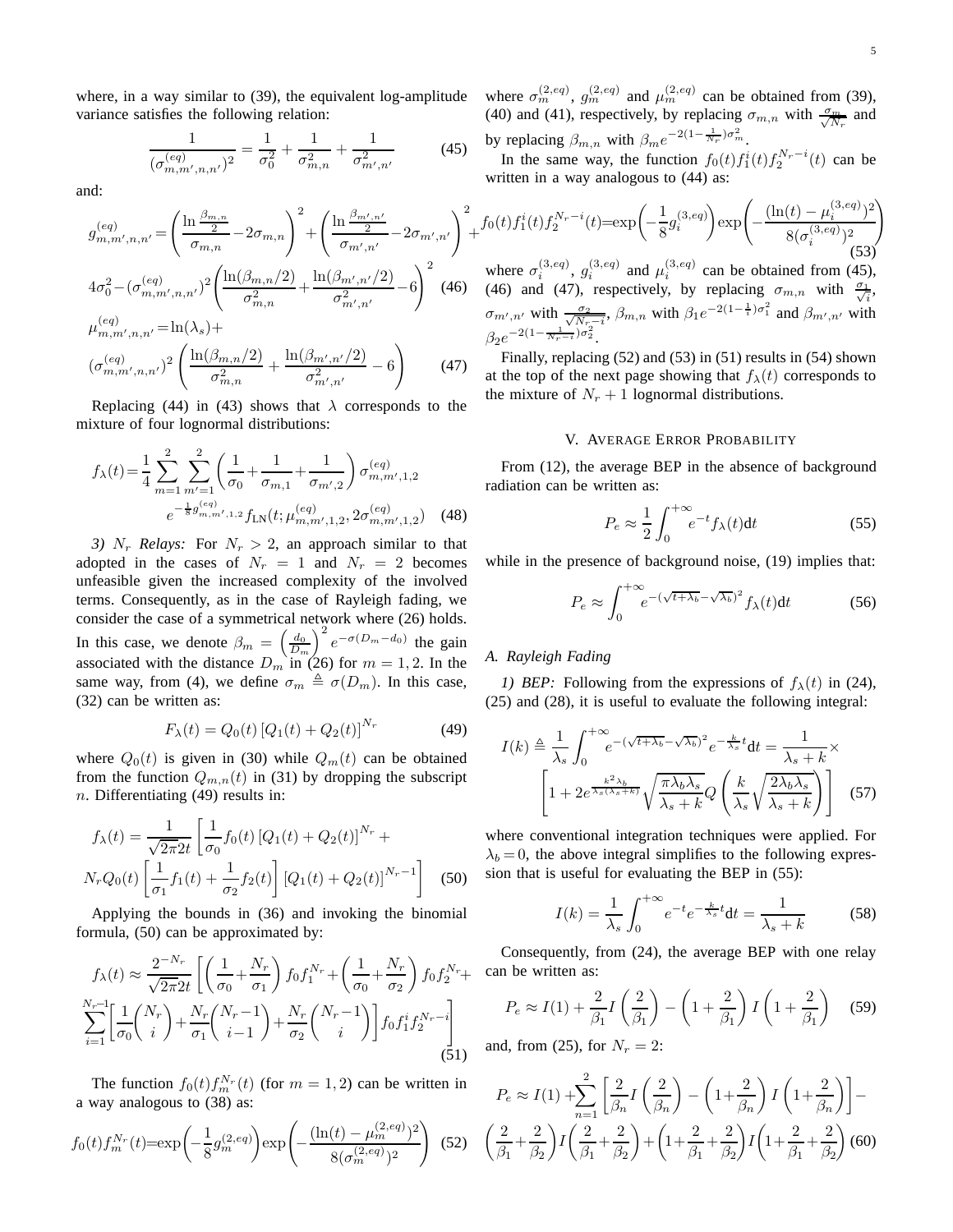$$
f_{\lambda}(t) = 2^{-N_r} \left[ \sum_{m=1}^{2} \left( \frac{1}{\sigma_0} + \frac{N_r}{\sigma_m} \right) \sigma_m^{(2,eq)} e^{-\frac{1}{8}g_m^{(2,eq)}} f_{\text{LN}}(t, \mu_m^{(2,eq)}; 2\sigma_m^{(2,eq)}) + \sum_{i=1}^{N_r - 1} \left[ \frac{1}{\sigma_0} \binom{N_r}{i} + \frac{N_r}{\sigma_1} \binom{N_r - 1}{i - 1} + \frac{N_r}{\sigma_2} \binom{N_r - 1}{i} \right] \right] \sigma_i^{(3,eq)} e^{-\frac{1}{8}g_i^{(3,eq)}} f_{\text{LN}}(t, \mu_i^{(3,eq)}; 2\sigma_i^{(3,eq)}) \tag{54}
$$

Finally, invoking the binomial formula in (28), the average BEP with  $N_r$  symmetrical relays can be written as:

$$
P_e \approx \sum_{i=0}^{N_r - 1} {N_r - 1 \choose i} (-1)^i \left[ I \left( 1 + \frac{2i}{\beta} \right) + \frac{2N_r}{\beta} I \left( \frac{2}{\beta} + \frac{2i}{\beta} \right) - \left( 1 + \frac{2N_r}{\beta} \right) I \left( 1 + \frac{2}{\beta} + \frac{2i}{\beta} \right) \right]
$$
(61)

where in (59)-(61),  $I(k)$  takes the value in (57) in the presence of background radiation. In the absence of background noise,  $I(k)$  takes the value in (58) and the resulting BEP needs to be multiplied by  $1/2$  (from (55)).

Note that, using the relation  $Q(x) \leq \frac{1}{2}e^{-\frac{x^2}{2}}$ , (57) can be bounded as  $I(k) \leq \frac{1}{\lambda_s + k} \left[1 + \sqrt{\frac{\pi \lambda_b \lambda_s}{\lambda_s + k}} \right]$  which tends to  $\frac{1+\sqrt{\pi\lambda_b}}{\lambda_s+k}$  for large values of  $\lambda_s$ . Consequently, from (55) and (56), the presence of background radiation degrades the asymptotic error probability by a factor of  $2[1 + \sqrt{\pi \lambda_b}]$ .

*2) Asymptotic Analysis and Diversity Order:* Equations (59)-(61) do not offer clear and intuitive insights on the performance of the cooperative system. In particular, the diversity order that can be achieved by the proposed scheme is not readily provided by these equations. Consequently, in what follows, we will proceed with an asymptotic analysis that holds for large values of  $\lambda_s$ .

For  $\lambda_s \gg 1$ , approximating  $e^{-x}$  by  $1 - x$  (for small values of  $x$ ) in (22) results in the following expression of the cdf:

$$
F_{\lambda}(t) = \frac{2^{N_r}}{\lambda_s^{N_r+1} \prod_{n=1}^{N_r} \beta_n} t^{N_r+1} \triangleq \frac{2^{N_r}}{\beta_{eq}^{N_r} \lambda_s^{N_r+1}} t^{N_r+1} \quad (62)
$$

where  $\beta_{eq}$  stands for the equivalent gain factor of the network. Differentiating (62) and replacing in (55) results in:

$$
P_e \approx \frac{2^{N_r - 1}(N_r + 1)!}{\beta_{eq}^{N_r} \lambda_s^{N_r + 1}}
$$
(63)

which scales asymptotically as  $\lambda_s^{-(N_r+1)}$  showing that the diversity order of the proposed scheme is equal to  $N_r + 1$ in the absence of background radiation.

In the presence of background radiation, differentiating (62) and replacing in (56) results in:

$$
P_e \approx \frac{2^{N_r} (N_r + 1)\gamma}{\beta_{eq}^{N_r} \lambda_s^{N_r + 1}}
$$
\n(64)

where  $(\Gamma(.)$  stands for the gamma function):

$$
\gamma = \sum_{i=0}^{N_r} \binom{N_r}{i} 2^i \lambda_b^{\frac{i}{2}} \left[ \Gamma \left( N_r - \frac{i}{2} + 1 \right) + \lambda_b^{\frac{1}{2}} \Gamma \left( N_r - \frac{i}{2} + \frac{1}{2} \right) \right]
$$
(65)

As a conclusion, the SR cooperation scheme achieves a full diversity order of  $N_r + 1$  (which corresponds to the total number of paths between S and D) over Rayleigh fading channels whether in the absence or presence of background noise. Finally, note that the findings in this section hold for any relay positions (and not necessarily for symmetrical networks).

#### *B. Lognormal Fading*

*1) BEP:* In the absence of background radiation, expressing  $f_{\lambda}(t)$  as the mixture of several lognormal pdf's as in (42), (48) and (54) turns out to be very useful for evaluating the integral in (55). For  $N_r = 1$  in the absence of background radiation, replacing (42) in (55) and integrating results in:

$$
P_e \approx \frac{1}{4} \sum_{m=1}^{2} \left( \frac{1}{\sigma_0} + \frac{1}{\sigma_{m,1}} \right) \sigma_{m,1}^{(eq)} e^{-\frac{1}{8} g_{m,1}^{(eq)}} \text{Fr}(\lambda_s G_{m,1}^{(eq)}, 0; \sigma_{m,1}^{(eq)})
$$
(66)

where  $Fr(a, 0; b)$  is the lognormal density frustration function  $\text{Fr}(a, 0; b) = \int_0^+ \frac{\infty}{\sqrt{2\pi bx}} \exp(-ax^2) \exp\left[-\frac{(\ln(x) + b^2)^2}{2b^2}\right]$  $\frac{(x)+b^2)^2}{2b^2}$  dx [19].  $\sigma_{m,1}^{(eq)}$  and  $g_{m,1}^{(eq)}$  are given in (39) and (40) while the gain term  $G_{m,1}^{(eq)}$  is given by:

$$
G_{m,1}^{(eq)} = e^{-2(\sigma_{m,1}^{(eq)})^2} (\beta_{m,1}/2)^{(\sigma_{m,1}^{(eq)}/\sigma_{m,1})^2}
$$
 (67)

For  $N_r = 2$ , replacing (48) in (55) and integrating:

$$
P_e \approx \frac{1}{8} \sum_{m=1}^{2} \sum_{m'=1}^{2} \left( \frac{1}{\sigma_0} + \frac{1}{\sigma_{m,1}} + \frac{1}{\sigma_{m',2}} \right) \sigma_{m,m',1,2}^{(eq)}
$$

$$
e^{-\frac{1}{8}g_{m,m',1,2}^{(eq)}} \text{Fr}(\lambda_s G_{m,m',1,2}^{(eq)}, 0; \sigma_{m,m',1,2}^{(eq)}) \quad (68)
$$

where  $\sigma_{m,m',1,2}^{(eq)}$  and  $g_{m,m',1,2}^{(eq)}$  are given in (45) and (46) while  $G_{m,m',1,2}^{(eq)}$  takes the following from:

$$
G_{m,m',1,2}^{(eq)} = e^{-4(\sigma_{m,m',1,2}^{(eq)})^2} \left[ (\beta_{m,1}/2)^{\left(\sigma_{m,m',1,2}^{(eq)}/\sigma_{m,1}\right)^2} \times \left(\beta_{m',2}/2\right)^{\left(\sigma_{m,m',1,2}^{(eq)}/\sigma_{m',2}\right)^2} \right]
$$
(69)

For  $N_r$  relays, the average BEP in the absence of background noise can be obtained from multiplying (54) by 1/2 and by replacing the functions  $f_{LN}(t; \mu_m^{(2,eq)}, 2\sigma_m^{(2,eq)})$ and  $f_{LN}(t; \mu_i^{(3,eq)})$  $\langle 3,eq \rangle \overline{\partial} \sigma_i^{(3,eq)}$  $\mathcal{E}_{i}^{(3,eq)}$ ) with  $\text{Fr}(\lambda_s G_m^{(2,eq)}, 0; \sigma_m^{(2,eq)})$  and  $\text{Fr}(\lambda_s G_i^{(3,eq)}$  $\sigma_i^{(3,eq)}, 0; \sigma_i^{(3,eq)}$  $i^{(3,eq)}$ ), respectively.  $G_m^{(2,eq)}$  can be obtained from (67) by replacing  $\sigma_{m,1}$  with  $\frac{\sigma_m}{\sqrt{N_r}}$  and by replacing  $\beta_{m,1}$ with  $\beta_m e^{-2(1-\frac{1}{Nr})\sigma_m^2}$ . The gain  $G_i^{(3,eq)}$  can be obtained from (69) by replacing  $\sigma_{m,1}$  with  $\frac{\sigma_1}{\sqrt{i}}$ ,  $\sigma_{m',2}$  with  $\frac{\sigma_2}{\sqrt{N_s-i}}$ ,  $\beta_{m,1}$  with  $\beta_1 e^{-2(1-\frac{1}{i})\sigma_1^2}$  and  $\beta_{m',2}$  with  $\beta_2 e^{-2(1-\frac{1}{N_r-i})\sigma_2^2}$ .

In the presence of background noise, the integral in (56) does not admit a closed-form solution when  $f_{\lambda}(t)$  comprises lognormal pdf's and hence this integral was solved numerically for the pdf's obtained in (42), (48) and (54).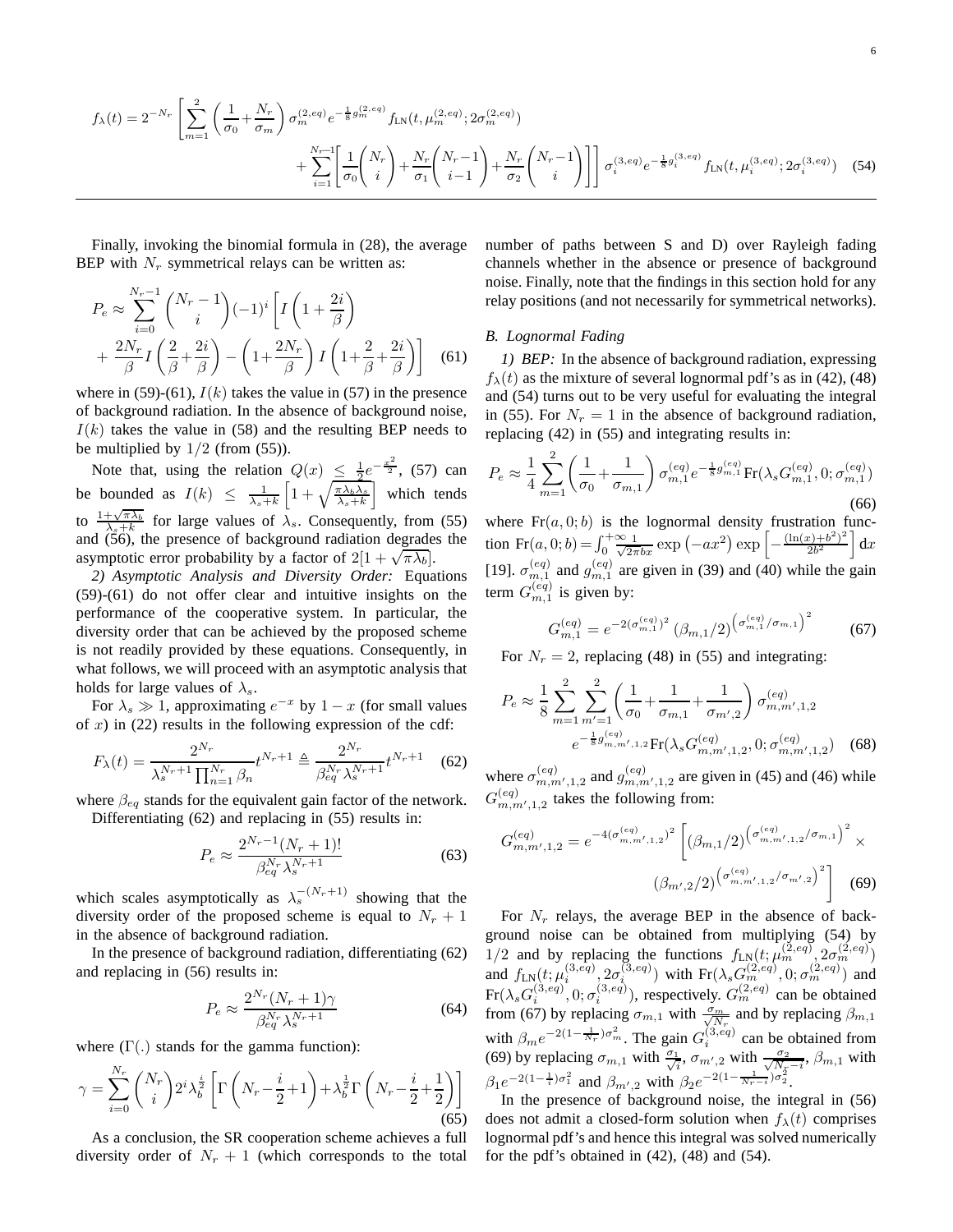

Fig. 1. Performance over Rayleigh channels for  $P_b = 0$ .

*2) Asymptotic Analysis and Fading Reduction:* The frustration function can be bounded as  $Fr(a, 0; b) \leq$  $\frac{n!}{a^n}$  exp  $(2(n^2+n)b^2)$  for  $n \in \mathbb{N}$  [20]. Consequently, the error probabilities derived in the previous subsection and that comprise terms of the form  $Fr(\lambda_s G, 0; \sigma)$  will scale asymptotically as  $\lambda_s^{-n}$ . Since this holds for all values of n, then the  $P_e(\lambda_s)$ curves are infinitely steep for large values of  $\lambda_s$  implying that the diversity order is not an accurate measure for the fading mitigation capabilities over lognormal fading channels. This behavior clearly distinguishes this type of channels from the Rayleigh channels where  $P_e \rightarrow \lambda_s^{-d}$  where d is the diversity order (which was proven to be  $N_r + 1$  in subsection V.A).

Eq. (66) shows that the behavior of the cooperative system can be perceived as the composite behavior over two channels whose log-amplitude standard deviations (std's) are given by  $\sigma_{1,1}^{(eq)}$  and  $\sigma_{2,1}^{(eq)}$ . Since the error rate will be dominated by the worst of the two channels (the one with higher std), then the equivalent log-amplitude std with one relay can be written as:

$$
\sigma_{\text{eq}} = \max_{m=1,2} \{ \sigma_{m,1}^{(eq)} \} = \left( \frac{1}{\sigma_0^2} + \frac{1}{(\max\{\sigma_{1,1}, \sigma_{2,1}\})^2} \right)^{-\frac{1}{2}} (70)
$$

In other words, the std of the logarithm of the path gain decreases from  $\sigma_0$  for non-cooperative systems to the value given in (70) for a 1-relay system. In this context, (66) can be further approximated by:

$$
P_e \approx \frac{1}{4} \left( \frac{1}{\sigma_0} + \frac{1}{\sigma_{\tilde{m},1}} \right) \sigma_{\tilde{m},1}^{(eq)} e^{-\frac{1}{8} g_{\tilde{m},1}^{(eq)}} \text{Fr}(\lambda_s G_{\tilde{m},1}^{(eq)}, 0; \sigma_{\tilde{m},1}^{(eq)}) \tag{71}
$$

where  $\tilde{m} = \arg \max_{m=1,2} (\sigma_{m,1})$  from (39) and where  $\sigma_{\tilde{m},1}^{(eq)} =$  $\sigma_{\text{eq}}$  in (70). In the same way, (68) can be written as:

$$
P_e \approx \frac{1}{8} \left( \frac{1}{\sigma_0} + \frac{1}{\sigma_{\tilde{m},1}} + \frac{1}{\sigma_{\tilde{m}',2}} \right) \sigma_{\tilde{m},\tilde{m}',1,2}^{(eq)} e^{-\frac{1}{8} g_{\tilde{m},\tilde{m}',1,2}^{(eq)}}
$$

$$
\text{Fr}(\lambda_s G_{\tilde{m},\tilde{m}',1,2}^{(eq)}, 0; \sigma_{\text{eq}}) \quad (72)
$$

where  $\tilde{m}' = \arg \max_{m'=1,2} (\sigma_{m',2})$  and for  $N_r = 2$ :

$$
\sigma_{\text{eq}} = \left(\frac{1}{\sigma_0^2} + \frac{1}{(\max\{\sigma_{1,1}, \sigma_{2,1}\})^2} + \frac{1}{(\max\{\sigma_{1,2}, \sigma_{2,2}\})^2}\right)^{-\frac{1}{2}} (73)
$$

thus reflecting an additional reduction compared to (70).



Fig. 2. Performance over Rayleigh channels for  $P_bT_s/2 = -185$  dBJ.

Finally, with  $N_r$  symmetrical relays it can be proven that:

$$
P_e \approx 2^{-N_r - 1} \left( \frac{1}{\sigma_0} + \frac{N_r}{\sigma_{\tilde{m}}} \right) \sigma_{\tilde{m}}^{(2, eq)} e^{-\frac{1}{8} g_{\tilde{m}}^{(2, eq)}} \text{Fr}(\lambda_s G_{\tilde{m}}^{(2, eq)}, 0; \sigma_{\text{eq}})
$$
(74)

where  $\tilde{m} = \arg \max_{m=1,2} (\sigma_m)$  and:

$$
\sigma_{\text{eq}} = \left(\frac{1}{\sigma_0^2} + \frac{N_r}{(\max\{\sigma_1, \sigma_2\})^2}\right)^{-\frac{1}{2}} \tag{75}
$$

#### VI. NUMERICAL RESULTS

The refractive index structure constant and the attenuation constant are set to  $C_n^2 = 1 \times 10^{-14}$  m<sup>-2/3</sup> and  $\sigma = 0.43$ dB/km. In all scenarios, the distance between S and D is  $d_0 = 3$  km. For 1-relay systems, we set  $d_{1,1} = 1$  km and  $d_{2,1} = 2.5$  km. For 2-relay systems, the position of the first relay are the same as before while for the second relay we set  $d_{1,2} = 1.5$  km and  $d_{2,2} = 2$  km. For symmetrical N<sub>r</sub>-relay systems with  $N_r > 2$ , we set  $D_1 = 1$  km and  $D_2 = 2.5$  km in (26). In the presence of background radiation, we present results for the case  $P_bT_s/2 = -185$  dBJ in (1).

Figures 1 and 2 show the performance over Rayleigh-fading channels in the absence and presence of background radiation, respectively. Note that in this case, approximations were made on the conditional BEP but not on the pdf  $f_{\lambda}(t)$ . In these figures, we compare the bounds in (59)-(61) with the asymptotic bounds provided in (63) and (64). Results show that the upper-bounds provided in (59)-(61) are extremely close to the numerical results for all practical values of  $E<sub>s</sub>$  exceeding -180 dBJ (and hence these results were not presented in the figures for clarity). The results also show that the asymptotic bounds given in (63)-(64) can accurately predict the achievable performance levels and the diversity orders for large values of  $E_s$ . Finally, Fig. 1 shows the superiority of the SR over the all-active relaying especially for large number of relays.

Figures 3 and 4 show the performance over lognormalfading channels in the absence and presence of background radiation, respectively. Results show that the bounds in (66) and (71) overlap for  $N_r = 1$ . The same holds for (68) and (72) on one hand and for (54) and (74) on the other hand for  $N_r = 2$  and  $N_r > 2$ , respectively. Unlike the Rayleigh fading case where the proposed bounds overlap with the exact BEPs (for large values of  $E_s$ ), the results show a certain gap in the